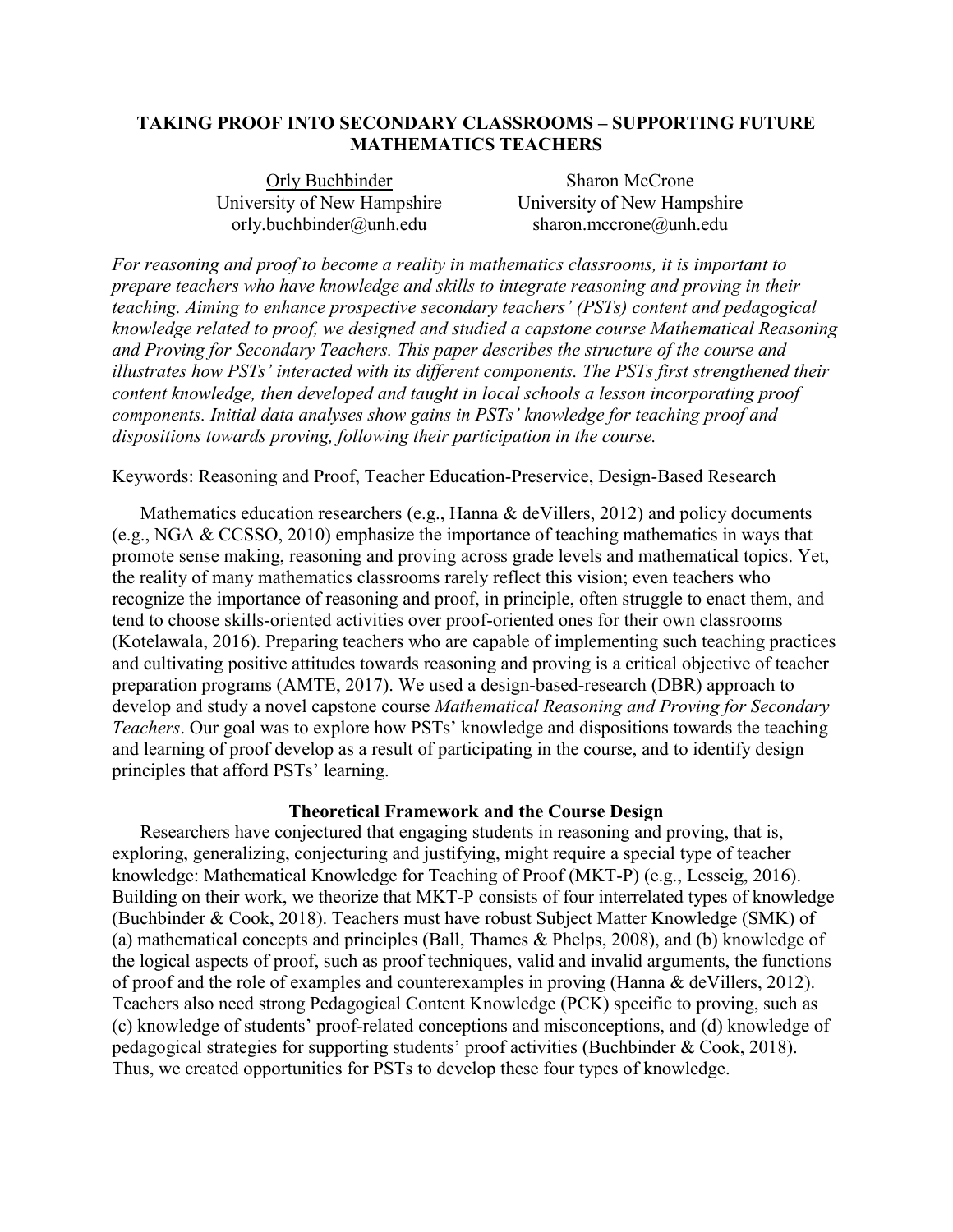The course comprises four three-week long modules, each module addressing one proof theme: quantified statements, conditional statements, direct proof, and indirect reasoning. These themes were identified in the literature as challenging for students and PSTs (e.g., Weber, 2010). Our first goal was to help PSTs to enhance their knowledge of the four themes of the course. Figure 1 shows the structure of the course (top) and a structure of one course module (bottom).



**Figure 1.** Design of the course *Mathematical Reasoning and Proving for Secondary Teachers*.

We designed opportunities for PSTs to enhance their proof related pedagogical knowledge, by interpreting sample student work, identifying students' conceptions of proof, and envisioning responding to students' thinking in the virtual learning platform Lesson*Sketch* (Herbst & Chazan, 2015). We also engaged PSTs in planning and implementing, in local schools, lessons that combine the proof themes with mathematical content. As PSTs enacted their lesson, they recorded it with 360° video cameras, which captured simultaneously the PSTs' teaching and the students' engagement with proof-oriented lessons. PSTs then watched and analyzed their lesson, wrote a reflection report and received feedback from the course instructor.

#### **Methods**

Participants in the first iteration of the course were 15 PSTs in their senior year (4 middleschool, and 11 high-school track; 6 males and 9 females). The PSTs had completed the majority of their extensive mathematical coursework, and two educational methods courses.

Multiple measures were used to assess PSTs' learning, such as pre- and post- dispositions towards proof surveys, and an MKT-P instrument with sets of questions on the four types of MKT-P. We also collected PSTs' responses to home- and in-class assignments, video-recordings of in-class sessions, and PSTs' teaching portfolios containing four lesson plans, videos of the lessons taught, reflection reports and sample students' work. Below, we present initial results of our ongoing analysis of these data, focusing on the Conditional Statements (CS) module. The CS module comprised five activities as shown in Figure 1.

#### **Results**

The data analysis was guided by two main questions: (1) How did PSTs interact with the CS module?, and (2) What mathematical / pedagogical ideas addressed in the CS module got implemented in PSTs' lessons? In this section we present findings that respond to these questions and also describe evidence of the PSTs' learning.

## **PSTs' Interaction with the Conditional Statements Module**

In the first activity, PSTs broke up into three groups and each group received one conditional statement, such as "A graph of an odd function, defined at zero, passes through the origin." The task was to identify its hypothesis P and conclusion  $Q$ , and use the P and Q to write statements in 11 logical forms such as: P if Q, P only if Q, and If  $\sim$ P then  $\sim$ Q. The PSTs were asked to differentiate between true and false statements, and to identify which statements are equivalent to  $P \Rightarrow Q$ . The most challenging form for PSTs to interpret was *P only if Q*. Some PSTs realized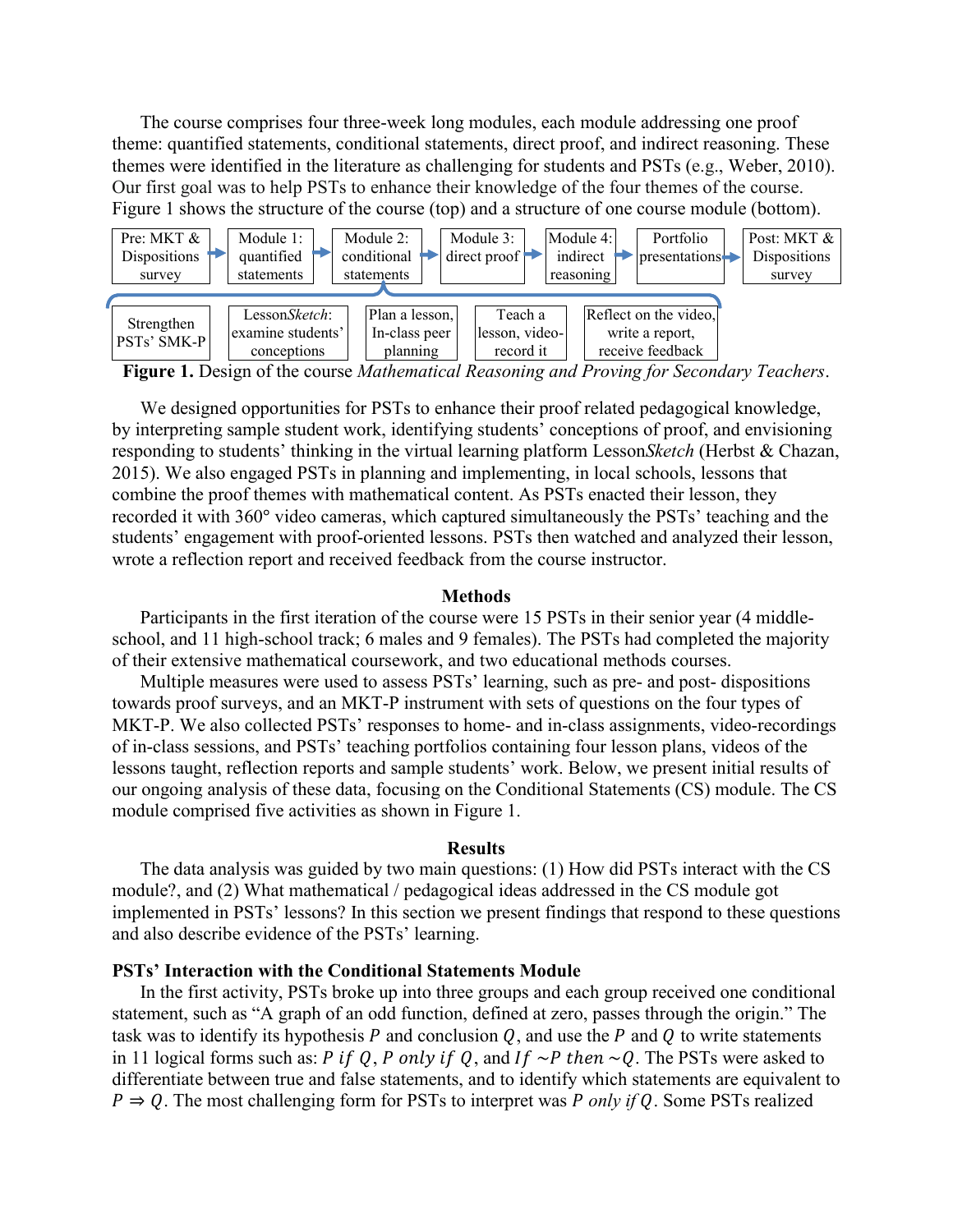that it is equivalent to a contrapositive,  $\sim Q \Rightarrow \sim P$ , and thus equivalent to the original statement. Other PSTs rejected this idea by arguing that  $P$  can be true "not only when  $Q$  is true." After a class discussion, all discrepancies appeared to be resolved.

The second activity utilized Lesson*Sketch*.org, a web-based platform for teacher education in which PSTs can analyze representations of classroom interactions depicted as cartoon sketches (Herbst & Chazan, 2015). The experience *Who is right?* first asked PSTs to decide whether the (false) statement: "If *n* is a natural number, then  $n^2 + n + 17$  is prime," is true, false, sometimes true, or cannot be determined. Next, the PSTs viewed arguments of five pairs of students about the truth-value of this statement and were asked to evaluate the correctness of these arguments, identify instances of expertise and gaps in student reasoning and pose questions to advance or challenge that reasoning. The PSTs correctly identified invalid reasoning and proposed ways to acknowledge students' effort, while pointing them towards more valid modes of argumentation.

In the final activity, the PSTs analyzed current middle school and high school textbooks to identify where conditional statements appear in the secondary curriculum. PSTs also addressed students' difficulties with conditional statements and discussed ways to support student thinking.

## **PSTs' Implementation of a Lesson on Conditional Statements**

After spending time developing lessons that involved conditional statements, PSTs implemented their lessons in the classrooms participating in the study. PSTs came up with many creative ways to integrate conditional statements in their lessons while appropriately adjusting them to the students' level. All PSTs used real-world examples, e.g., "If I do my homework, I will get good grades" to introduce the general structure of a conditional statement, and to identify their hypothesis  $(P)$  and the conclusion  $(Q)$ . For example, Sam showed product advertisements, and asked students to turn them into conditional statements and analyze their structure.

The most utilized types of tasks implemented by the PSTs were True or False, and Always-Sometimes-Never, where students had to identify the hypothesis and the conclusion, determine whether the statement is true or false, and provide justifications or counterexamples. Bill had his students match hypotheses (e.g., a triangle is not equilateral) with conclusions (e.g., a triangle is isosceles), written on index cards, to produce true conditional statements. Then the students switched the order of the cards to examine how the statement and its converse compare. Overall, except for four PSTs who only minimally addressed conditional statements, the majority of PSTs successfully and creatively integrated conditional statements in their lessons.

### **Evidence of PSTs' Learning**

To trace changes in PSTs' knowledge and dispositions following the course, we administered Dispositions Towards Proof pre- and post- surveys and a 12 items MKT-P instrument (3 question in each of the four areas of MKT-P). The analysis revealed that PSTs had relatively high initial scores on three out of four types of MKT-P. Hence instead of examining the point increase, we calculated the percentage of possible growth. E.g., although the increase in the Knowledge of Logical Aspects of Proof was only 1.15 points, it constitutes 48% of possible 2.4 points needed to obtain the maximum score. The highest gain of 66% occurred in the Knowledge of Pedagogical Practices for supporting students' learning of proof. The items measuring PSTs performance in these areas called for analyzing, interpreting and responding to students' conceptions of proof, similar to activities described above in the CS module.

The Dispositions Survey had five categories of questions: (1) notions of a proof, (2) purpose of proof, (3) confidence and comfort with proving, (4) suitability of proof in the secondary